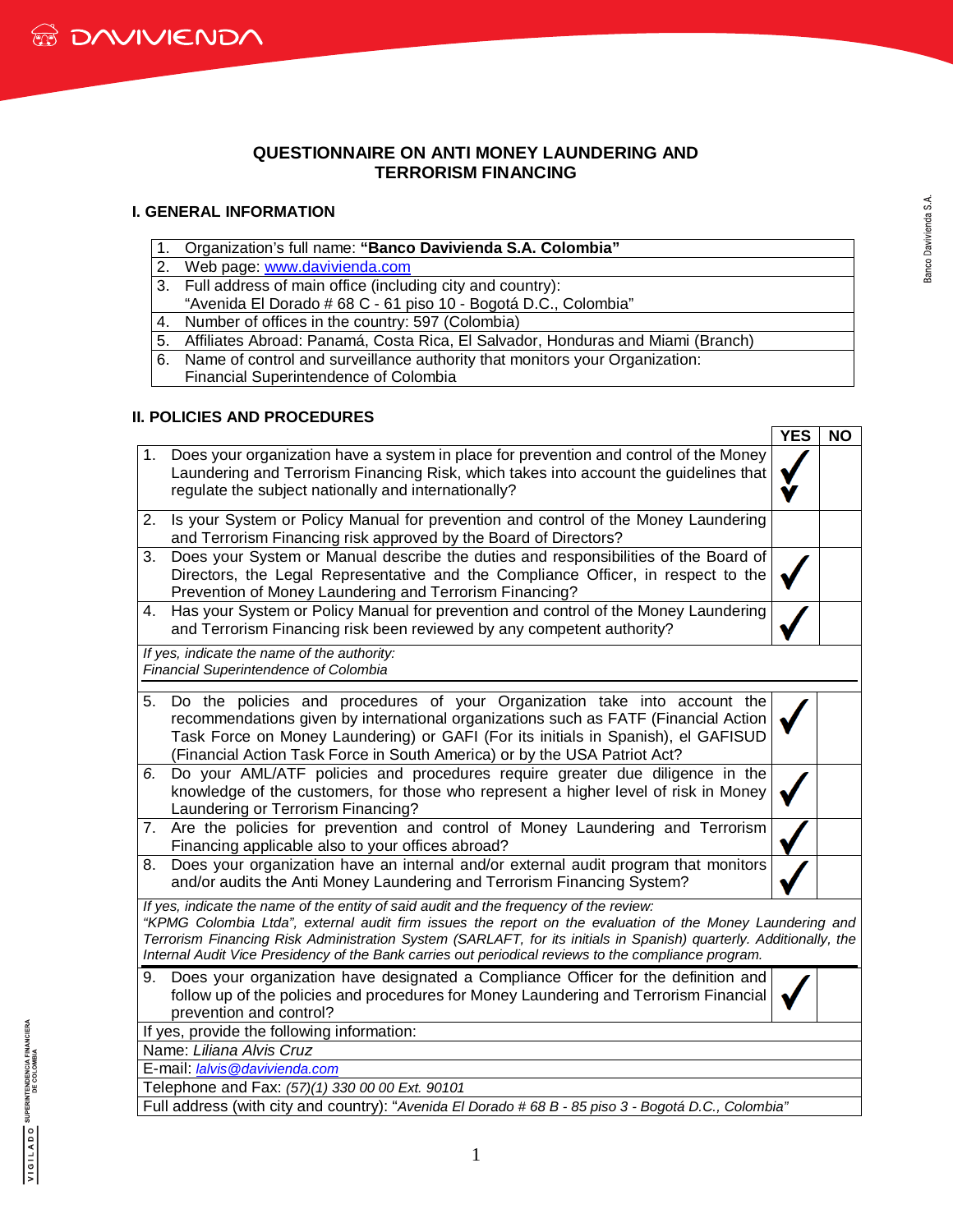| 10. Was the Compliance Officer appointed by the Board of Directors in your organization?                                                                                                                                                                                                                   |     |     |
|------------------------------------------------------------------------------------------------------------------------------------------------------------------------------------------------------------------------------------------------------------------------------------------------------------|-----|-----|
| 11. Does your Organization have physical presence in the country where it operates?                                                                                                                                                                                                                        |     |     |
| 12. Does your Organization open accounts to foreign banks that do not have physical                                                                                                                                                                                                                        |     |     |
| presence in any country of the so-called "Shell Banks"?                                                                                                                                                                                                                                                    |     |     |
| If yes, does it have controls implemented that help it mitigate the risks of those operations? Which?                                                                                                                                                                                                      |     |     |
| 13. Does your organization offer the so-called "Payable Through Accounts" <sup>1</sup> ?                                                                                                                                                                                                                   |     |     |
| If yes, Does your Organization validate that the entities that use this type of service, are<br>monitored by any regulatory authority and fully comply with know-your-customer policies<br>and Anti Money Laundering and Terrorism Financing regulations, established by the FATF,<br><b>GAFISU or UN?</b> | N/A | N/A |
| 14. Has your organization been penalized or has it received any legal requirement from the<br>regulatory entity in the past five (5) years, because of the nonfulfillment of the Anti-<br>Money Laundering and Terrorism Financing legislation?                                                            |     |     |
| If yes, enclosed details of said penalization.                                                                                                                                                                                                                                                             |     |     |
| 15. Please attach the list of products and services offered by your Organization with the description of<br>each one.                                                                                                                                                                                      |     |     |
| The description is found in the web page <b>www.davivienda.com</b> option "Aquí puedo"                                                                                                                                                                                                                     |     |     |
| 16. Please attach the capital stock composition of your Organization, for those who own a 5% or more                                                                                                                                                                                                       |     |     |
| interest of the total shares.                                                                                                                                                                                                                                                                              |     |     |
| The description is in the web page www.davivienda.com option "Información para Inversionistas (in                                                                                                                                                                                                          |     |     |
| the top of right)/English/Corporate Governance/Majority Stockholders"                                                                                                                                                                                                                                      |     |     |

### **III. KNOWLEDGE OF CUSTOMER**

|                                                                                                                                                                                                             | YES | NΟ |
|-------------------------------------------------------------------------------------------------------------------------------------------------------------------------------------------------------------|-----|----|
| 17. Does your System or Compliance Manual include policies for identification and<br>knowledge of customers?                                                                                                |     |    |
| 18. Does your organization have procedures to create a record for each customer where<br>the identification information and KYC (Know your Customer) data is entered?                                       |     |    |
| 19. Does your organization have procedures for recording and conservation of<br>information on transactions with its relevant information, for the minimum legal time<br>required?                          |     |    |
| 20. Does your organization have procedures to update information of customers or title<br>holders of operations?<br>If your answer is yes, What is the frequency of said updating procedure?<br>Once a year |     |    |

# **IV. MONITORING OF OPERATIONS AND REPORT OF SUSPICIOUS OPERATIONS**

|                                                                                                                   | <b>NC</b> |
|-------------------------------------------------------------------------------------------------------------------|-----------|
| 21. Does your organization have procedures for the electronic consolidation of all your<br>customers' operations? |           |
| 22. Does your organization have procedures for the determination of alert signs based<br>on risk profiles?        |           |

<span id="page-1-0"></span><sup>1</sup> "Payable Through Accounts": Are sight deposit accounts, open by a bank with a correspondent bank in the United States, that permits payment transfers in other places and allows its customers "sub-accounts" with bank services that only a commercial bank could provide.